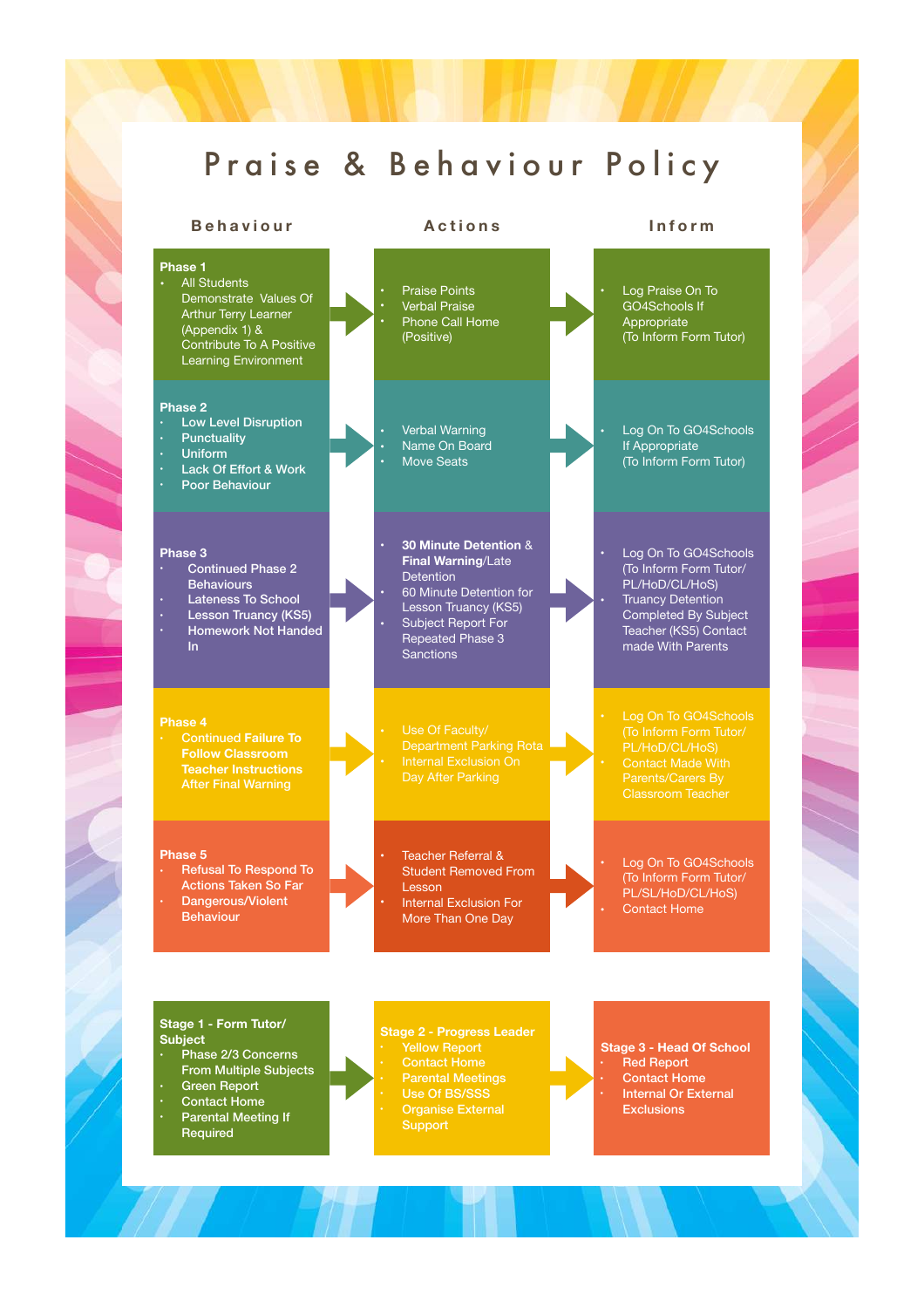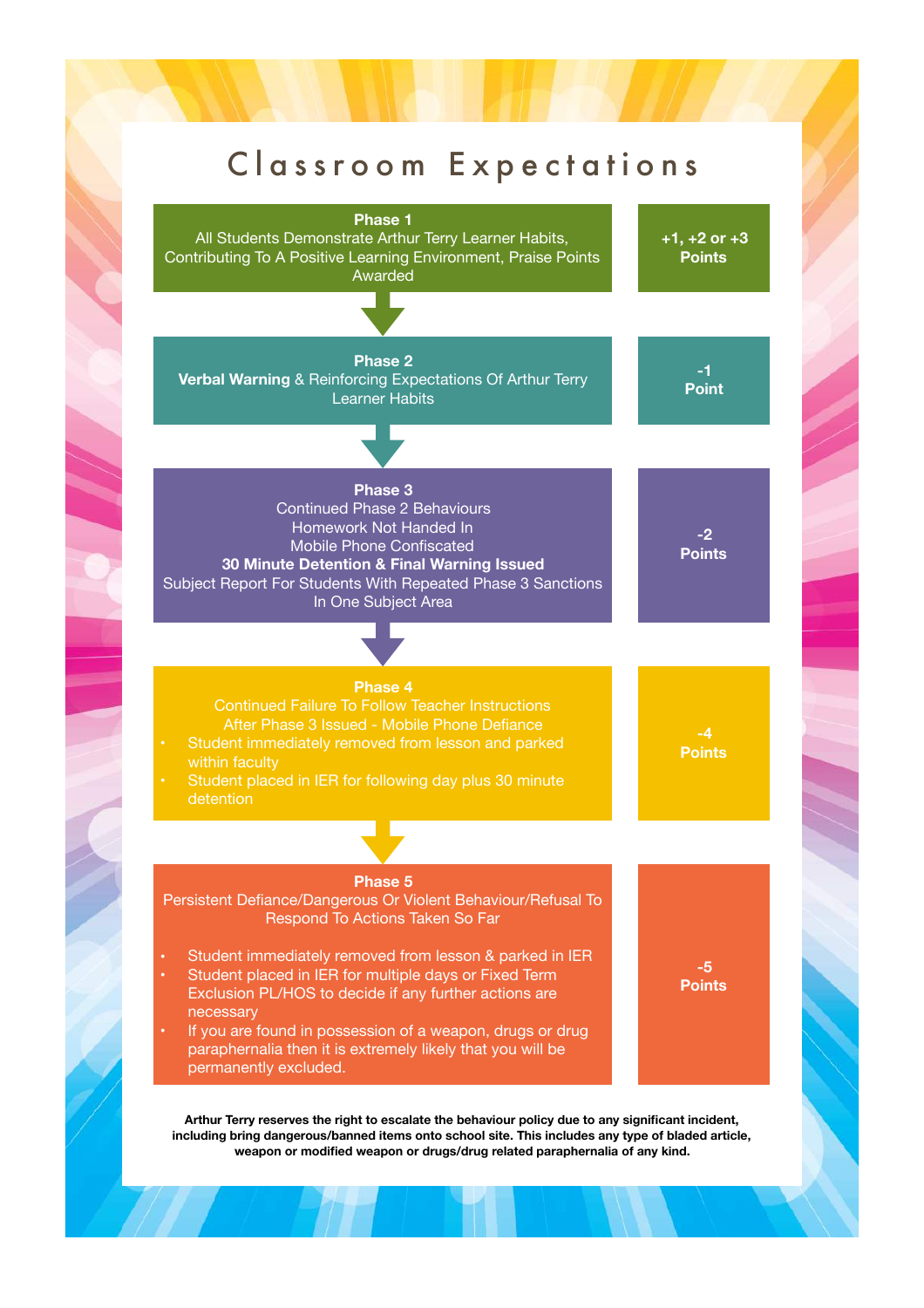### Reporting Policy

### **Stage 1 - Green Tutor Report**

- Tutor identifies multiple concerns on Go4Schools from more than one subject or tutor identifies 3 lates
- Student placed on Green Tutor Report for 2 weeks (log on GO4Schools as an event to inform PL,HoS)
- Parents/Carers informed by Tutor and complete feedback box daily. Tutor completes daily review
- Successful completion of report (1s) student removed from report. Parents/Carers informed by tutor.
- Unsuccessful report, receiving three 3s or a significant incident occurs (Phase 4), Tutor/PL to review and determine if student moves to stage 2.
- Persistent low grades (3s) in one subject to trigger a subject teacher green report (See subject reporting policy). Tutor notifies SL.

### **Stage 2 - Yellow Progress Leader Report**

- HoS).
- 
- weeks. Parents/Carers informed by PL.
- determine if student moves to stage 3 Red HoS report or remains on Stage 2 for a further week. Parents/Carers informed by PL/HoS.
- 

### **Stage 3 - Red Head Of School/Leadership Group Report**

- Students placed on Red HoS report for 2 weeks. (log on GO4Schools as an event to inform Form Tutor, PL).
- Parents/Carers informed by HoS and complete feedback box daily. HoS completes daily review with support of Form Tutor / PL during Tutor Time.
- Successful completion of report (1s) student moved down to stage 2 Yellow PL Report for a further 2 weeks. Parents/Carers informed by HoS.
- Little improvement shown (2s) students lose break and lunchtimes and continue on stage 3 for a further week.
- Unsuccessful report, receiving three 3s or a significant incident occurs (Phase 4), PL/HoS to review and determine if student moves to Headteacher's report or remains on Stage 3 for a further week. Parents/ Carers may be formally invited to attend a Leadership Disciplinary to meet with HOS / Deputy Head. The student may be invited to meet with Governors. Students and Parents/Carers made aware of expectations and potential future outcomes including managed move, alternative provision or permanent exclusion.
	- Referral to SSS, mentoring, intervention, outside support, refocus programme where appropriate

### **Stage 4 - Deputy Headteachers Report**

- Student to report to Deputy Headteacher at agreed times, daily.
- Student placed in isolation at lunchtime.

If required improvement is demonstrated, then student moves back to HOS report. If required improvement is not demonstrated, then parents / carers to attend further meeting to advise of outcome: managed move, alternative provision or permanent exclusion.

**Arthur Terry reserves the right to escalate the behaviour policy due to any significant incident, including bring dangerous/banned items onto school site. This includes any type of bladed article, weapon or modified weapon or drugs/drug related paraphernalia of any kind.**

**If a student comes off report and is placed back on report including any student forging a grade on the report they will automatically go back on red report.**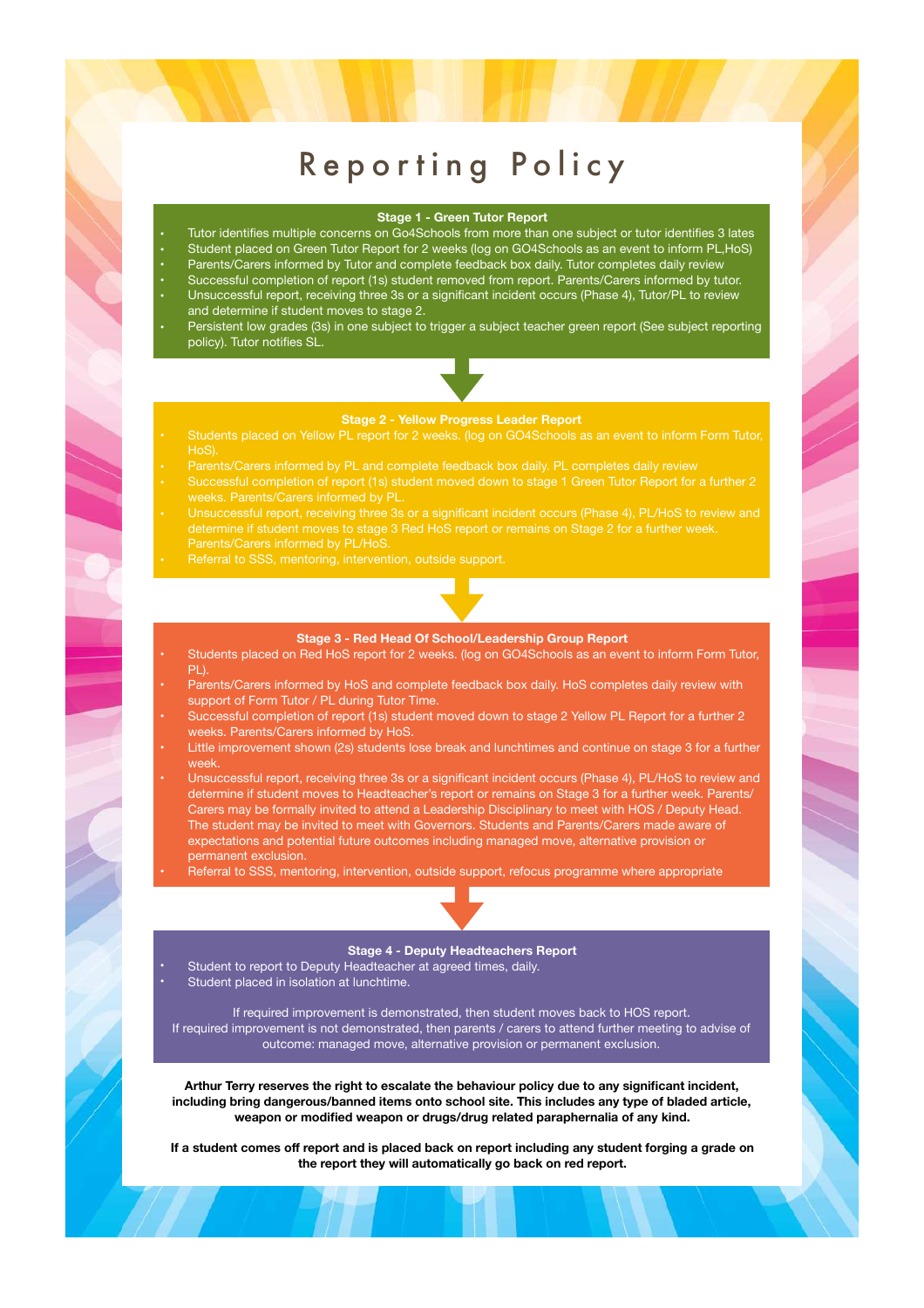### Detention

### **Step 1**

Teacher issues a detention and it takes place on the same night. This must be logged on Go4Schools. Lunchtime detentions are no longer issued due to the shorter lunch hour and to increase the importance of the after school detention.

### **Step 2**

Period 5 teachers escort any students on the detention list to the dining room.

### **Step 3a**

Teachers on faculty rota should collect any students they have put in for detention (for lack of effort/classwork) from the dining room. Staff on rota to supervise in detention hall.

### **Step 3b**

Late detention & poor behaviour/attitude in lessons or at break/lunch, detentions take place in the dining room. Supervised by Leadership Group. 2018.

### **Step 4**

day as a sanction.

### **Step 5**

Each week subject and core leaders receive a report showing total number of detentions issued by individual staff.

### **Step 6**

Tutors will receive a notification through Go4Schools so they can monitor the number of detentions issued to each tutee and follow the reporting policy where necessary.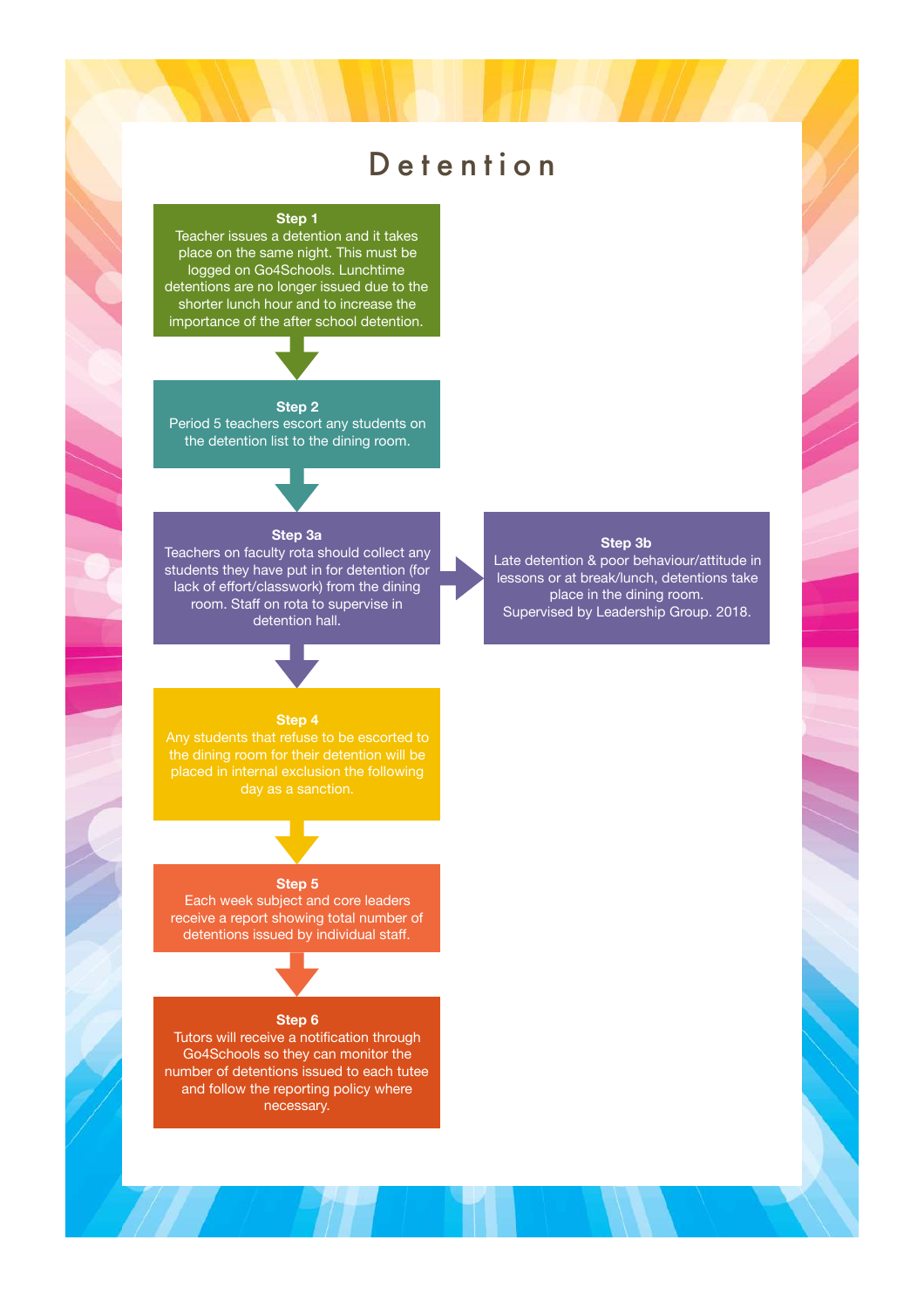## Internal Exclusion Internal Exclusion



## Internal Exclusion Procedure: **Internal Exclusion Procedure:**

- All students booked in to Internal Exclusion in<br>Student Support Services • All students booked in to Internal Exclusion in Student Support Services
- If student has key worker this information will be If student has key worker this information will be shared and support may be offered shared and support may be offered

## Interventions During The Day: **Interventions During The Day:**

- **Student Support Services** • Student Support Services
	- Attendance Team • Attendance Team
		- Leadership Team • Leadership Team
- PALS
- **Head Of Departments** • Head Of Departments

Students with ASD/ADHD/Emotional Attachment Disorder need to go in same day or spoken to Students with ASD/ADHD/Emotional Attachment Disorder need to go in same day or spoken to on that day. Make clear the consequences and when this will take place and for what. on that day. Make clear the consequences and when this will take place and for what.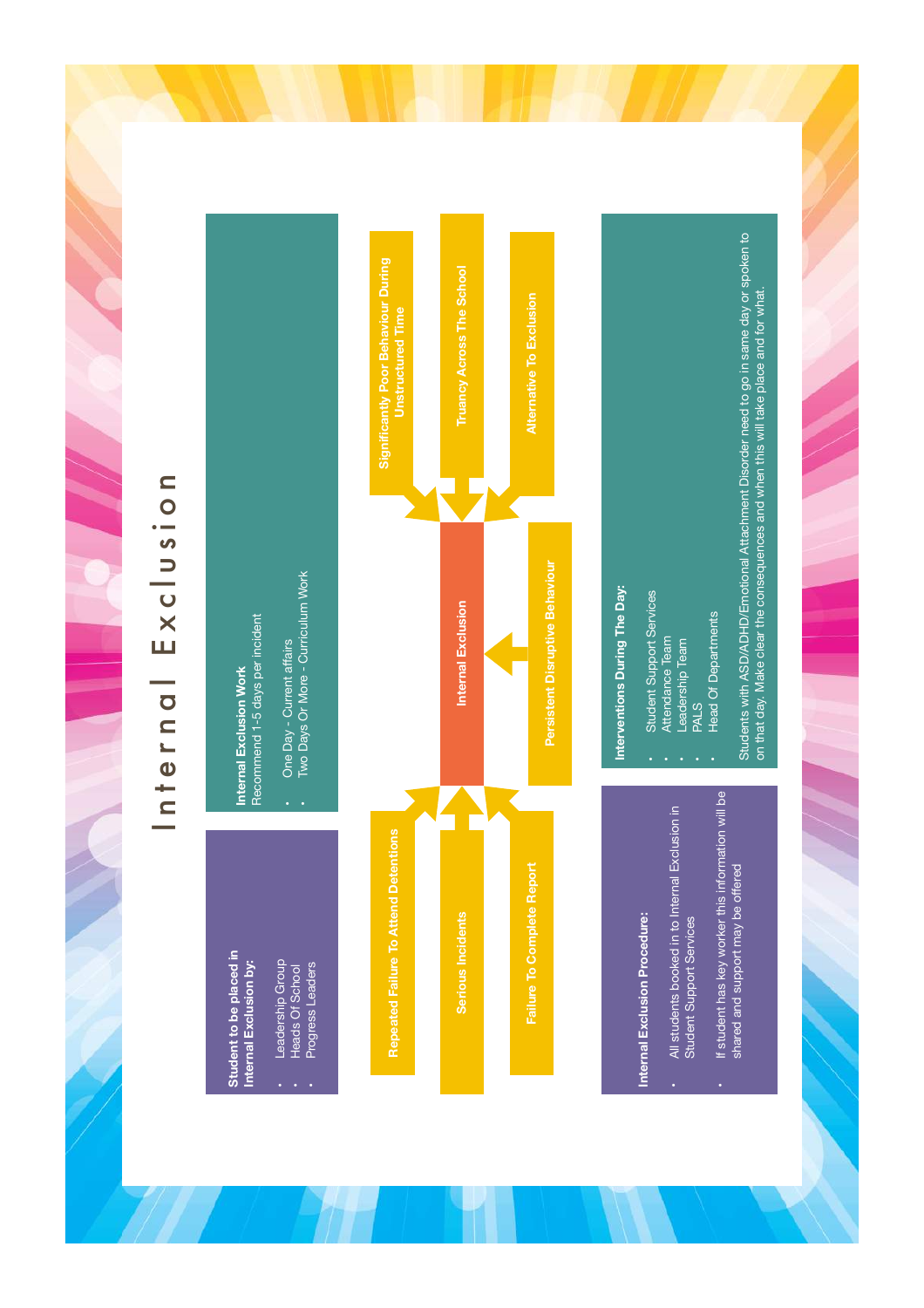Praise Reward Shop

Praise Reward Shop and Shop (To be Purchased Using Praise Points At Student Discretion - All Items Subject To Availability) (To be Purchased Using Praise Points At Student Discretion - All Items Subject To Availability)

| 30 Points                                                                                 | Diary/Planner<br><b>Card Sets</b>                                    | 250 Points        | End Of Year Trip                         |
|-------------------------------------------------------------------------------------------|----------------------------------------------------------------------|-------------------|------------------------------------------|
| 25 Points                                                                                 | <b>Water Bottle</b><br>Pencil Case                                   | 200 Points        | £10 Voucher                              |
| 20 Points                                                                                 | Spare Exercise Book<br>Big Bag Of Sweets                             | <b>150 Points</b> | Early Lunch Pass For<br>Entire Year      |
| <b>15 Points</b>                                                                          | Multi-Colour Pen<br>Key Ring<br>Lip Balm                             | 100 Points        | Casio Calculator<br><b>25 Voucher</b>    |
| 5x Early Lunch Passes<br>10 Points<br>Tie Loan<br>Highlighters<br>Cue Cards<br>Glue Stick |                                                                      | 80 Points         | Football<br>Basketball<br><b>Netball</b> |
| 5 Points                                                                                  | Pen<br>Pencil<br>Rubber<br>Sharpener<br>Collies<br>Lollies<br>Laribo | 50 Points         | Mini-Football                            |

# Arthuriery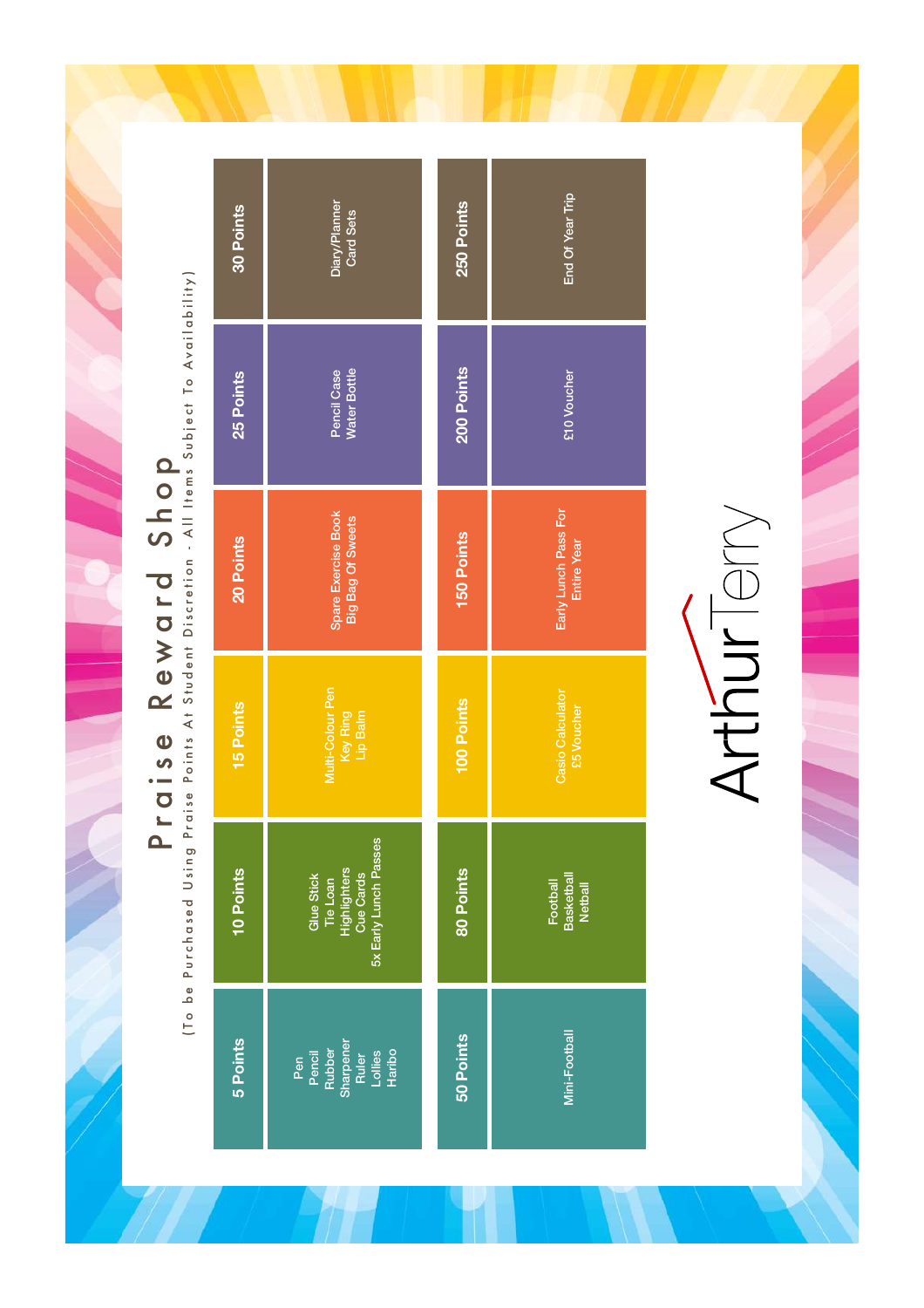### Praise Diagram

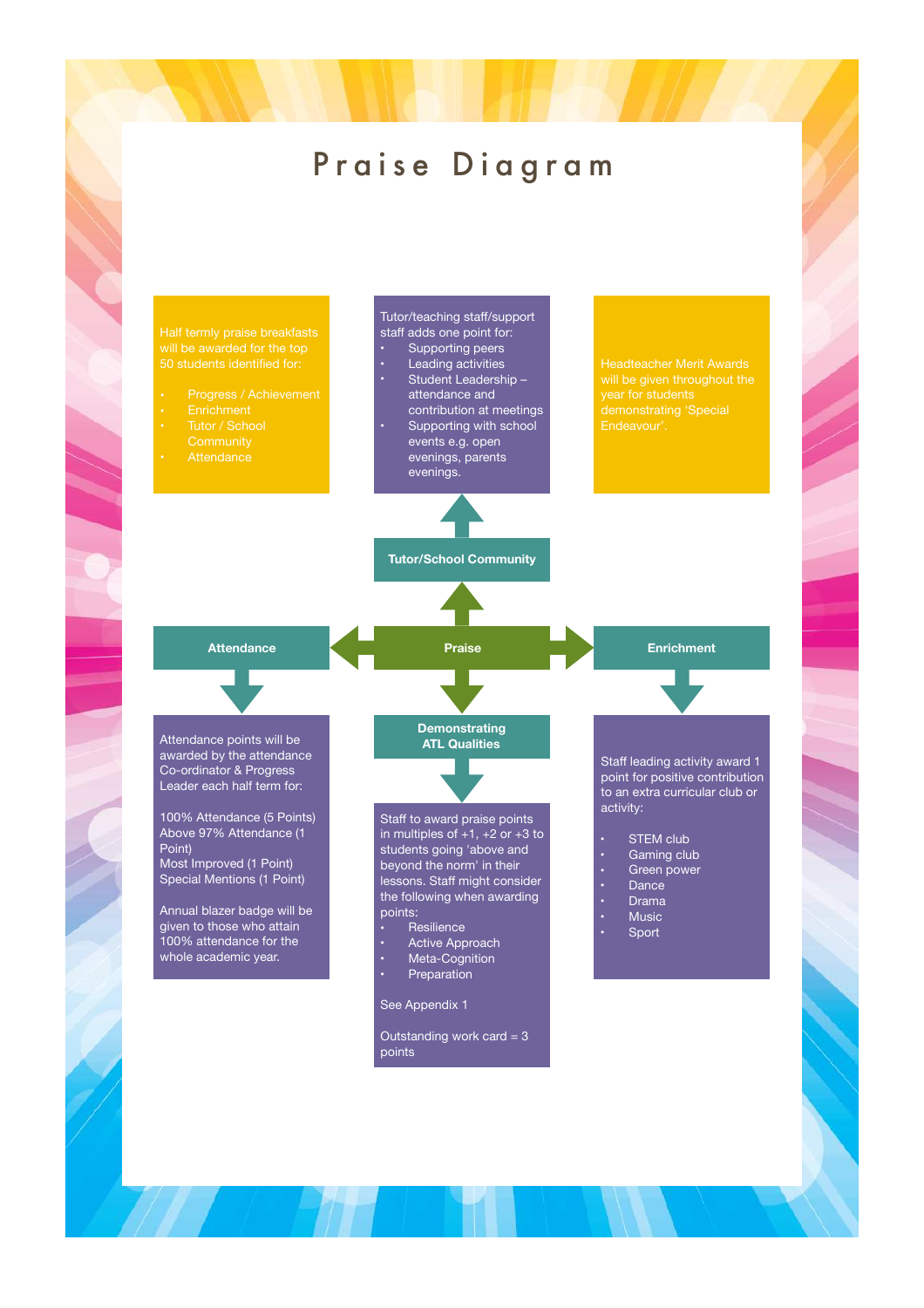